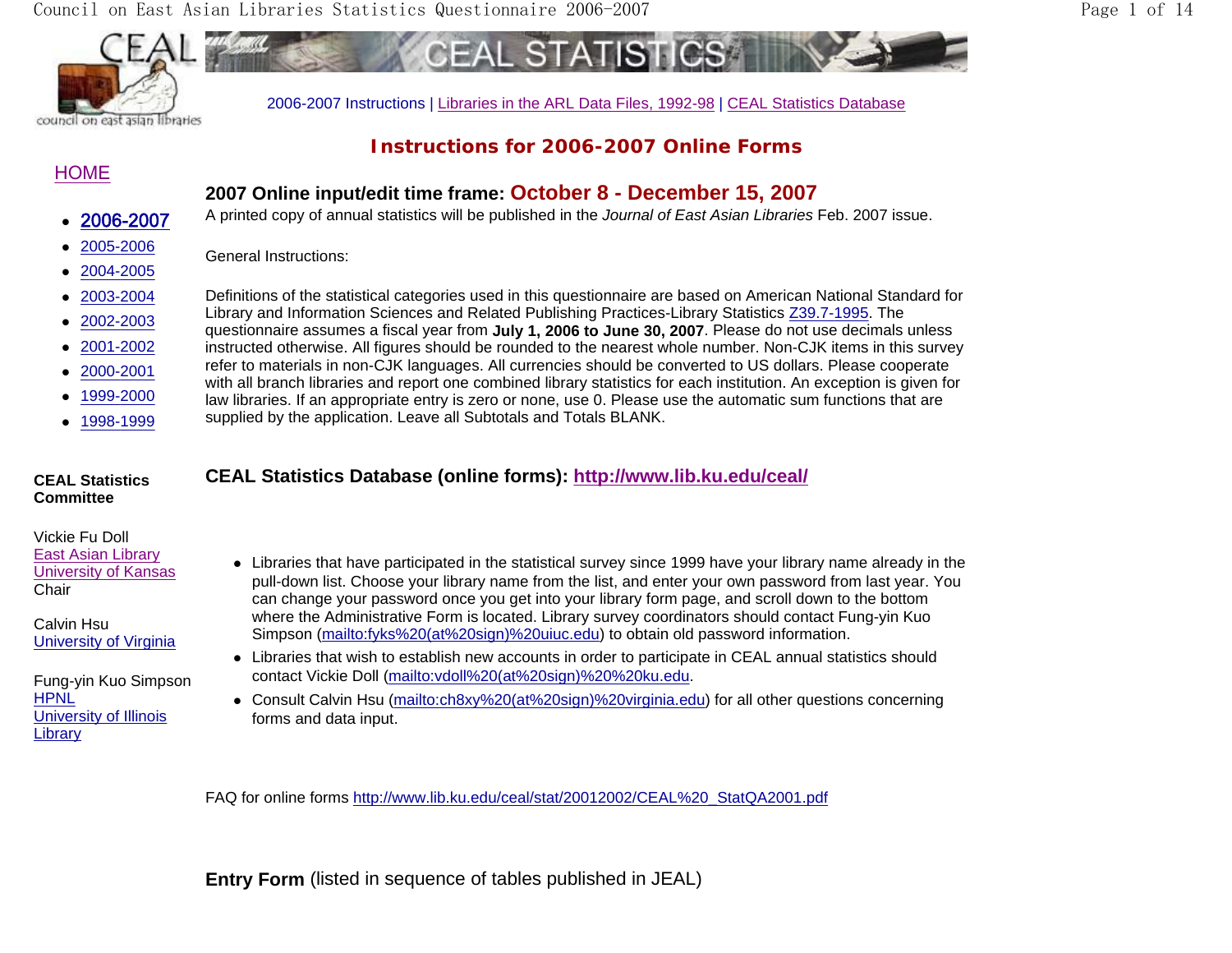**Note: The application will calculate all Subtotals (bold fields) automatically if you leave them BLANK (zero "0" is not a blank value). When you change a previous input, you need to BLANK out the previous total or Subtotal for the application to recalculate a new total. Although you can supply your own totals, it is best to use the automatic calculation feature for data integrity.** 

**Canadian currency needs to be converted into U.S. Dollars.** 

Total Volume Holdings Form

Monographic Acquisitions Form

Serials Subscriptions and Non Purchased Serials Form (title counts)

Holdings of Other Materials Form

Unprocessed Backlog Materials Form (volumes or pieces)

Fiscal Support Form

Personnel Support Form

Public Services Form

Electronic Resources Form (rev. 2005)

Administrative Form

Library Information Form (update library Information)

Change Password

### **Total Volume Holdings Form**

**Previous monographs and bound serials holdings held by the libraries will be supplied by the CEAL database**. **(New 2005- )**

The same datasets can be found at http://www.lib.ku.edu/ceal/Stat/20022003/cealstat02\_03.pdf (Table 1). New libraries and libraries that didn't participate in year 2005-2006, will need to fill out the data according to your collection information.

(Include duplicates and bound volumes of periodicals. For purposes of this questionnaire, unclassified bound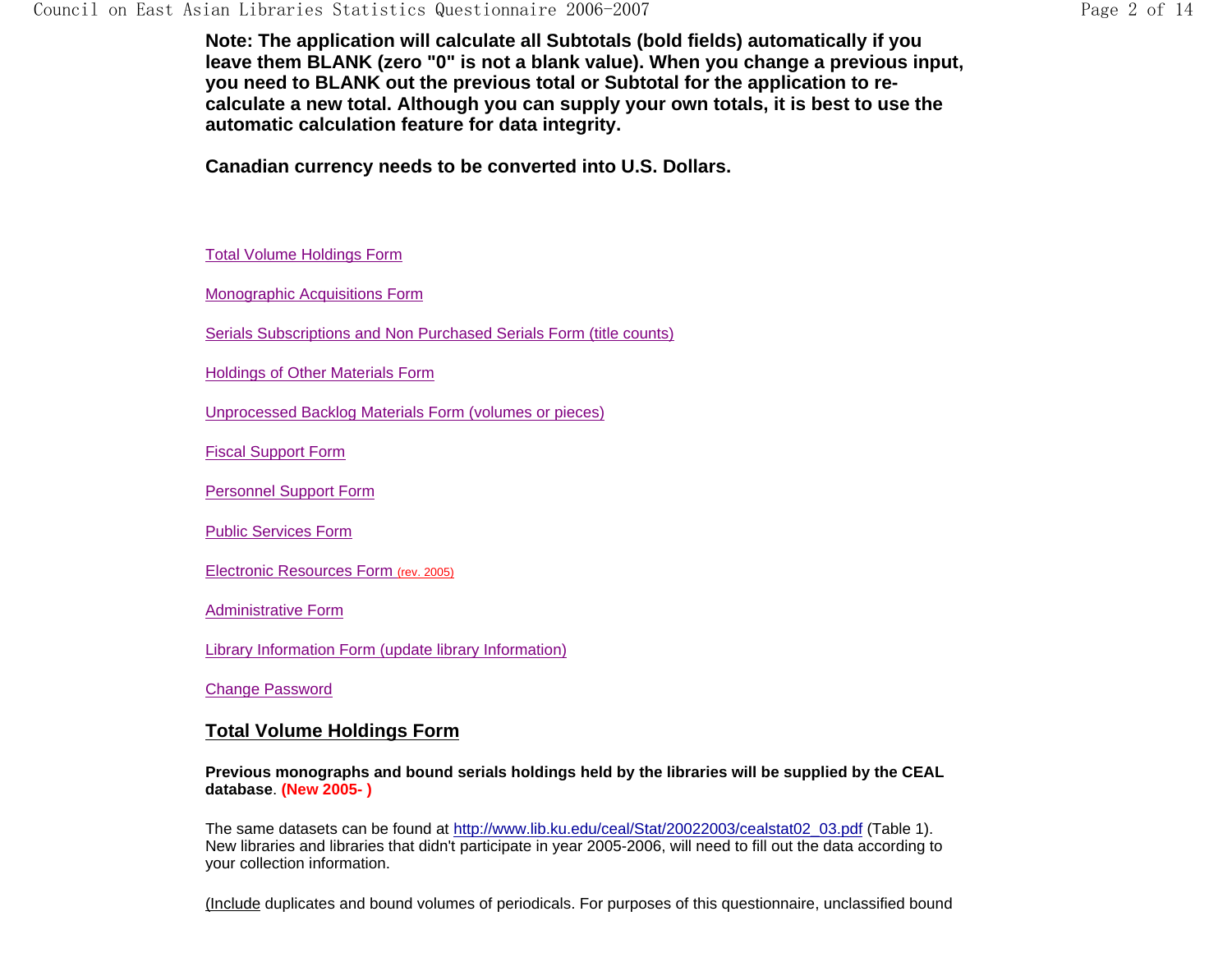serials arranged in alphabetical order are considered cataloged. Exclude microforms, maps, non print materials, and un-cataloged items.)

See the ANSI Z39.7-1995 definition for volume as follows:

*Volume*. *A single physical unit of any printed, typewritten, handwritten, mimeographed, or processed work, distinguished from other units by a separate binding, encasement, portfolio, or other clear distinction, which*  has been cataloged, classified, and made ready for use, and which is typically the unit used to charge *circulation transactions. Either a serial volume is bound, or it comprises the serial issues that would be bound together if the library bound all serials*.

#### **Volumes added**:

Include only volumes cataloged, classified, and made ready for use.

\*\*The values of 01-05 are obtained from CEAL Database (if available). \*\* **(new 2005-** )

- 01. Previous Chinese\*: (integer amount e.g. 70)
- 02. Previous Japanese\*: (integer amount e.g. 70)
- 03. Previous Korean\*: (integer amount e.g. 70)
- 04. Previous NonCJK: (integer amount e.g. 70)
- **05. Previous** Subtotal\*: (01 + 02 + 03 + 04) **Leave the field BLANK and the application will sum up the total.**
- 06. Added Chinese
- 07. Added Japanese
- 08. Added Korean
- 09. Added NonCJK
- **10. Added Subtotal**: (06 + 07 + 08 + 09) **Leave the field BLANK and the application will sum up the total.**
- 11. Withdrawn Chinese
- 12. Withdrawn Japanese
- 13. Withdrawn Korean
- 14. Withdrawn NonCJK
- **15. Withdrawn Subtotal**: (11 + 12 + 13 + 14) **Leave the field BLANK and the application will sum up the total.**
- **16. Grand Total**: (05 + 10 15) **Leave the field BLANK and the application will sum up the total.**

# **Monographic Acquisitions Form**

Note: This form is primarily concerned with volumes purchased rather than volumes received or cataloged.

#### **Monographic volumes purchased:**

Report number of titles (if available) and volumes purchased. Include all titles and volumes for which an expenditure was made during the report year, including titles and volumes paid for in advance but not received during the fiscal year. Include monographs in series and continuations.

- 01. Purchased Title Chinese: (integer amount e.g. 70)
- 02. Purchased Title Japanese: (integer amount e.g. 70)
- 03. Purchased Title Korean: (integer amount e.g. 70)
- 04. Purchased Title NonCJK: (integer amount e.g. 70)
- **05. Purchased Title Subtotal**: (01 + 02 + 03 + 04) **Leave the field BLANK and the application will sum up the total.**
- 06. Purchased Volume Chinese:
- 07. Purchased Volume Japanese:
- 08. Purchased Volume Korean:
- 09. Purchased Volume NonCJK: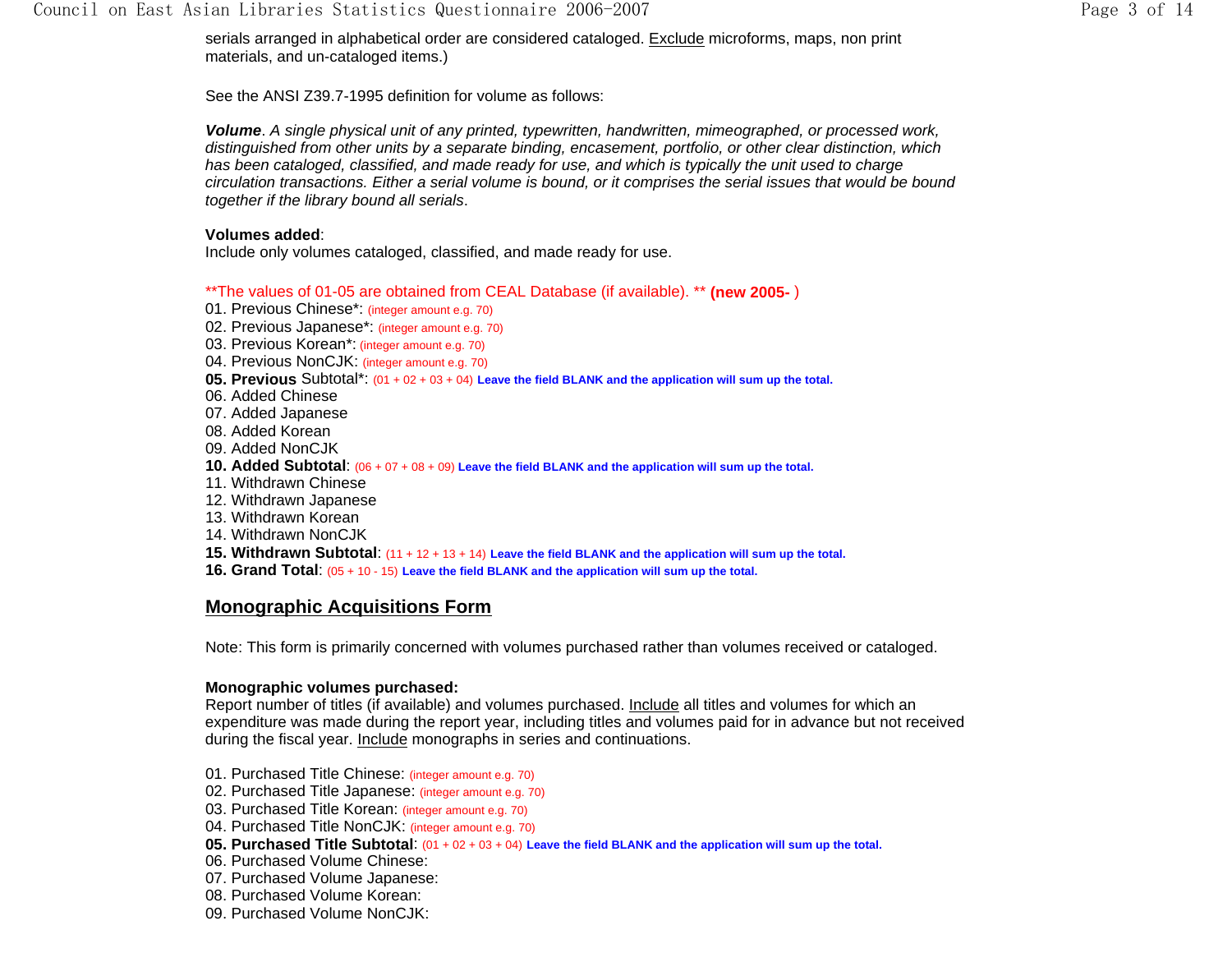**10. Purchased Volume Subtotal**: (06 + 07 + 08 + 09) **Leave the field BLANK and the application will sum up the total.** 11. NonPurchased Title Chinese: Gift titles 12. NonPurchased Title Japanese: Gift titles 13. NonPurchased Title Korean: Gift titles14. NonPurchased Title NonCJK: Gift titles **15. NonPurchased Title Subtotal**:(11 + 12 + 13 + 14) **Leave the field BLANK and the application will sum up the total.** 16. NonPurchased Volume Chinese: Gift volumes and Bindery returned periodical added volumes 17. NonPurchased Volume Japanese: Gift volumes and Bindery returned periodical added volumes 18. NonPurchased Volume Korean: Gift volumes and Bindery returned periodical added volumes 19. NonPurchased Volume NonCJK: Gift volumes and Bindery returned periodical added volumes **20. NonPurchased Volume Subtotal**: (16 + 17 + 18 + 19) **Leave the field BLANK and the application will sum up the total. 21. Title Total** :(05 + 15) **Leave the field BLANK and the application will sum up the total. 22. Volume Total**: (10 + 20) **Leave the field BLANK and the application will sum up the total.**

## **Serials Form**

Report the total number (in title) of subscriptions. Include duplicate subscriptions. Exclude monographic and publishers' series.

See the ANSI Z39.7-1995 definition for serial as follows:

*Serial*. *A publication in any medium issued in successive parts bearing numerical or chronological designations and intended to be continued indefinitely. This definition includes periodicals, newspapers, and annuals (reports, yearbooks, etc.); the journals, memoirs, proceedings, transactions, etc. of societies; and numbered monographic series.*

- 01. Purchased Chinese (integer amount e.g. 70)
- 02. Purchased Japanese (integer amount e.g. 70)
- 03. Purchased Korean (integer amount e.g. 70)
- 04. Purchased NonCJK (integer amount e.g. 70)
- **05. Purchased Total** (01 + 02 + 03 + 04) **Leave the field BLANK and the application will sum up the total.**

#### **Serials Not purchased:**

If separate counts of non-purchased and purchased serials are not available, report only the total number (titles) of current serials subscribed and received on line 15, and others "0".

- 06. Non Purchased Chinese
- 07. Non Purchased Japanese
- 08. Non Purchased Korean
- 09. Non Purchased NonCJK
- **10. Non Purchased Total** (06 + 07 + 08 + 09) **Leave the field BLANK and the application will sum up the total.**
- **11. Total Chinese** (01 + 06) **Leave the field BLANK and the application will sum up the total.**
- **12. Total Japanese** (02 + 07) **Leave the field BLANK and the application will sum up the total.**
- **13. Total Korean** (03 + 08) **Leave the field BLANK and the application will sum up the total.**
- **14. Total NonCJK** (04 + 09) **Leave the field BLANK and the application will sum up the total.**
- **15. Grand Total (05 + 10) Leave the field BLANK and the application will sum up the total.**

## **Holdings of Other Materials Form**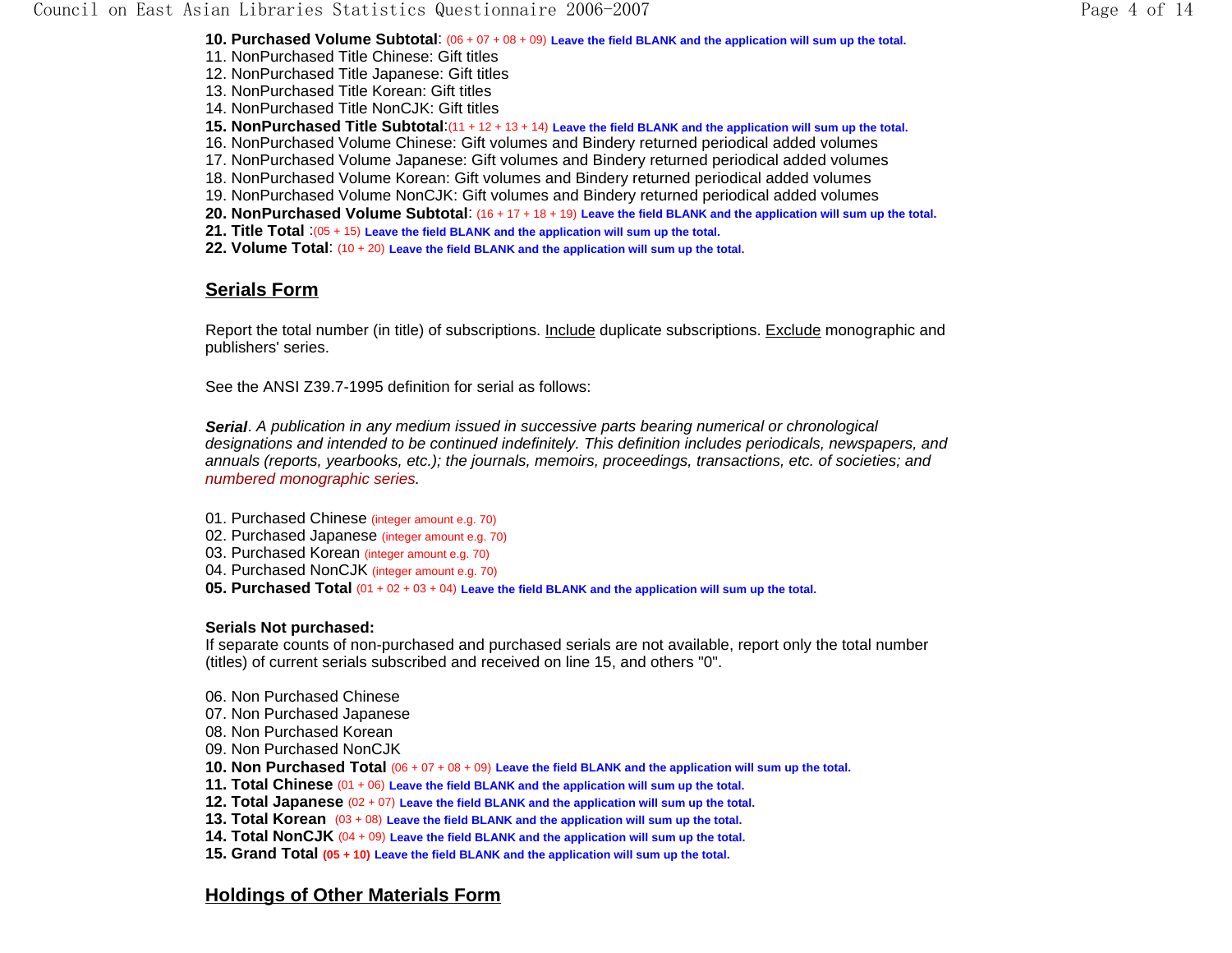**The Computer files have been included in the new Electronic Resources Form since 2001.**

### **Microforms:**

**Report the total number of physical units: reels of microfilm, microcards, microprint and microfiche sheets.**

01. Microform Chinese: **(integer amount e.g. 70)** 02. Microform Japanese: **(integer amount e.g. 70)** 03. Microform Korean: **(integer amount e.g. 70)** 04. Microform NonCJK: **(integer amount e.g. 70) 05. Microform Subtotal (01 + 02 + 03 + 04) Leave the field BLANK and the application will sum up the total.**

**Cartographic and graphic materials:** 

**Include the number of pieces of two- and three- dimensional maps and globes. Include satellite and aerial photographs and images. Include the number of pieces of prints, pictures, photographs, slides, transparencies, film strips, and the like.** 

- 06. Graphic Chinese
- 07. Graphic Japanese
- 08. Graphic Korean
- 09. Graphic NonCJK

**10. Graphic Subtotal (06 + 07+ 08 + 09) Leave the field BLANK and the application will sum up the total.**

**Audio, film and video materials:** 

**Include the number of pieces of audio cassettes, sound discs, audio compact discs, reel-to-reel tapes, and other sound recordings. Include the number of pieces of motion pictures, video cassettes, video laser discs, and similar visual materials.** 

11. Audio Chinese 12. Audio Japanese 13. Audio Korean 14. Audio NonCJK **15. Audio Subtotal: (11 + 12 + 13 + 14) Leave the field BLANK and the application will sum up the total.** 16. Video Chinese 17. Video Japanese 18. Video Korean 19. Video NonCJK **20. Video Subtotal: (16 + 17 + 18 + 19) Leave the field BLANK and the application will sum up the total.** 21. DVD Chinese 22. DVD Japanese 23. DVD Korean 24. DVD NonCJK**25. DVD Subtotal: (21 + 22 + 23 + 24) Leave the field BLANK and the application will sum up the total. 26. Other Holdings Total : ( 05 + 10 + 15 + 20 + 25 ) Leave the field BLANK and the application will sum up the total.** 

# **Unprocessed/Backlog Form**

**Report only number of volumes, pieces, etc. that are backlogged. Include materials in all formats.**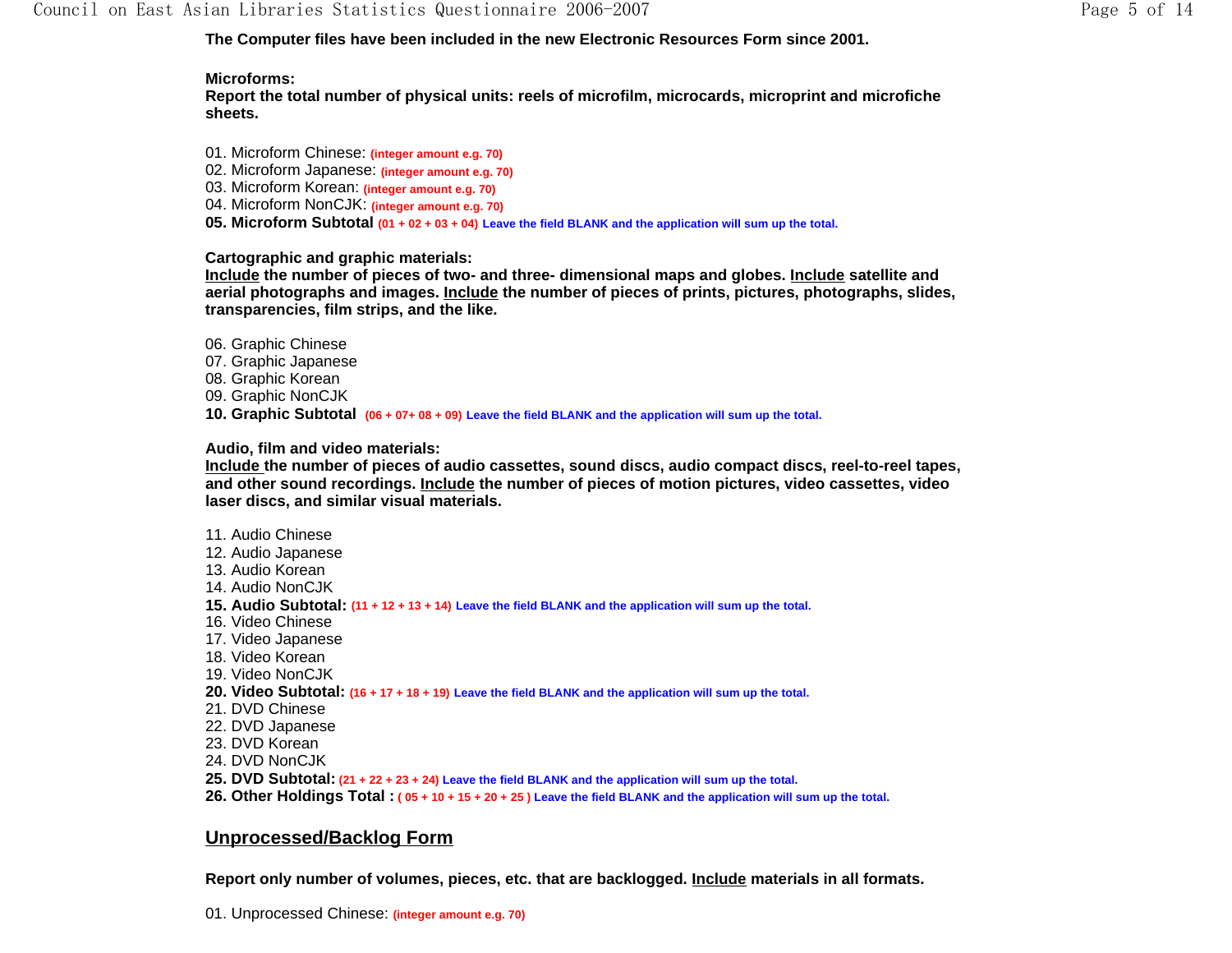#### Council on East Asian Libraries Statistics Questionnaire 2006-2007 Page 6 of 14

02. Unprocessed Japanese: **(integer amount e.g. 70)**

03. Unprocessed Korean: **(integer amount e.g. 70)**

04. Unprocessed NonCJK **(integer amount e.g. 70)**

05. Unprocessed Total **(01 + 02 + 03 + 04) Leave the field BLANK and the application will sum up the total.**

# **Fiscal Support Form**

**Report all funds that come to the library from the regular institutional budget, and from sources such as research grants, endowments, and East Asian programs support for acquisition of library materials. Please round figures to the nearest dollar. Convert Canadian currency to U.S. dollars.**

**Appropriations:** 

**Report funds from the library for monographs, serials, and other materials for CJK and non-CJK languages. If figures for specific language areas are not available, report only in total.** 

- 01. Chinese Appropriations Monographic **(currency amount e.g. 123.50, 7600.70)**
- 02. Chinese Appropriations Serial **(currency amount e.g. 123.50, 7600.70)**
- 03. Chinese Appropriations Other Materials **(currency amount e.g. 123.50, 7600.70)**
- 04. Chinese Appropriations Electronic Resources **(currency amount e.g. 123.50, 7600.70)**

**05. Chinese Appropriations Total (01 + 02 + 03 +04) Leave the field BLANK and the application will sum up the** 

**total.**

- 06. Japanese Appropriations Monographic
- 07. Japanese Appropriations Serial
- 08. Japanese Appropriations Other Materials
- 09. Japanese Appropriations Electronic Resources
- **10. Japanese Appropriations Total (06 + 07+08 +09) Leave the field BLANK and the application will sum up the total.**
- 11. Korean Appropriations Monographic
- 12. Korean Appropriations Serial
- 13. Korean Appropriations Other Materials
- 14. Korean Appropriations Electronic Resources
- **15. Korean Appropriations Total (11 + 12 + 13 + 14) Leave the field BLANK and the application will sum up the total.**
- 16. NonCJK Appropriations Monographic
- 17. NonCJK Appropriations Serial
- 18. NonCJK Appropriations Other Materials
- 19. NonCJK Appropriations Electronic Resources
- **20. NonCJK Appropriations Total (16 + 17 + 18 + 19) Leave the field BLANK and the application will sum up the total.**
- **21. Total Appropriations (05 + 10 + 15 + 20) Leave the field BLANK and the application will sum up the total.**

#### **Endowments:**

**Report funds from endowments. If figures for specific area studies are not available, report only total.**

- <>22. Endowments Chinese
- 23. Endowments Japanese
- 24. Endowments Korean
- **25. Endowments Total (22 + 23 + 24) Leave the field BLANK and the application will sum up the total.**

**Grants:**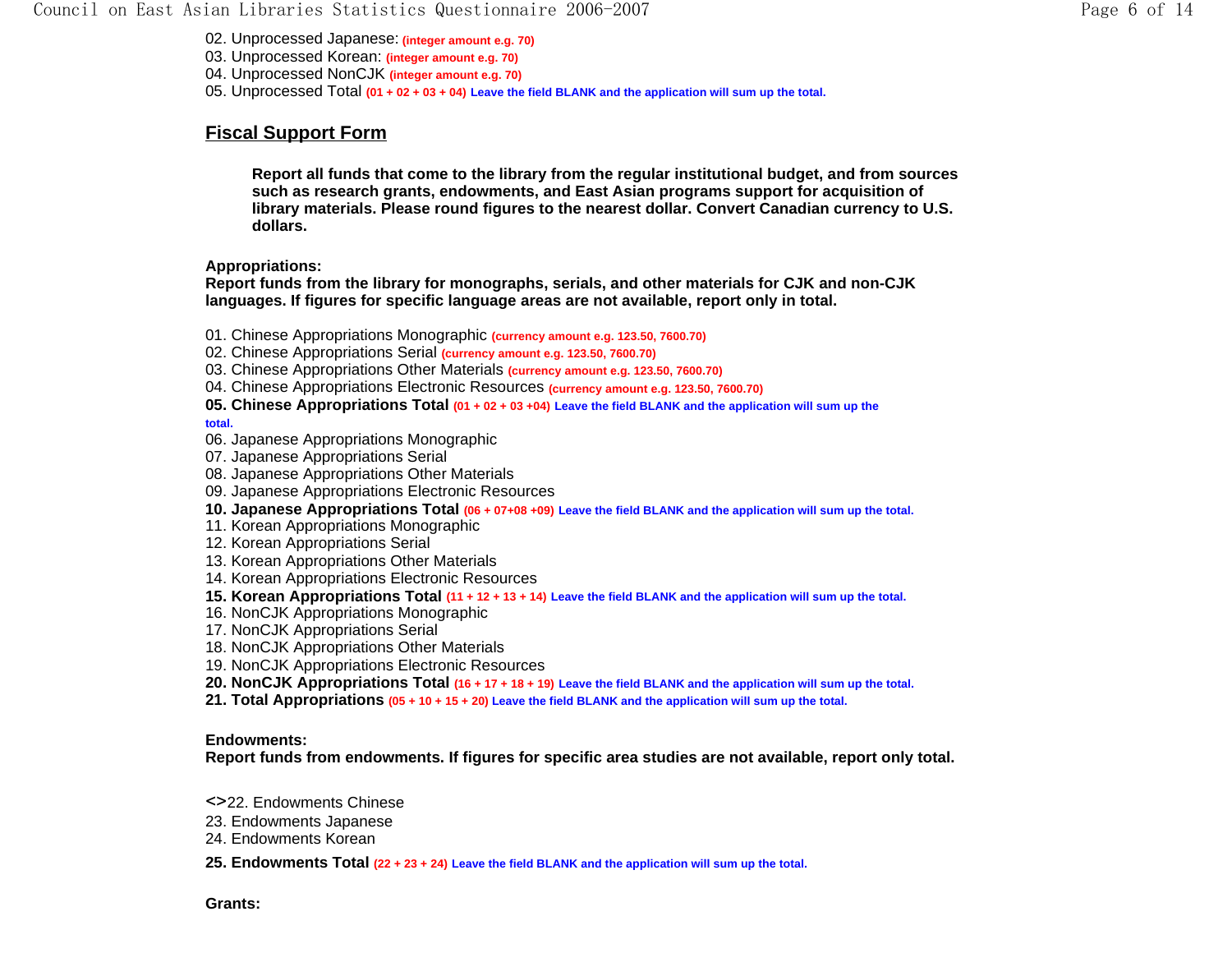**Report funds from grants. If figures for specific area studies are not available, report only total.** 

26. Grants Chinese 27. Grants Japanese 28. Grants Korean **29. Grants Total (26 + 27 + 28) Leave the field BLANK and the application will sum up the total.**

**East Asian program support:** 

**Report funds from East Asian program. If figures for specific area studies are not available, report only total.** 

- 30. East Asian Program Support Chinese
- 31. East Asian Program Support Japanese
- 32. East Asian Program Support Korean
- **33. East Asian Program Support Total (30 + 31 + 32) Leave the field BLANK and the application will sum up the total.**
- **34. Total Acquisitions Budget (21 + 25 + 29 + 33) Leave the field BLANK and the application will sum up the total.**

## **Personnel Support Form**

**Report the number of staff in filled positions or positions that are only temporarily vacant.** 

**Report full-time equivalents (FTE) of part time employees. Estimate percentiles worked under each CJK language category for employees working for more than one language. Report in decimals.**

- 01. Professional Chinese (integer or decimal e.g. 10, 0.4, 5.4)
- 02. Professional Japanese (integer or decimal e.g. 10, 0.4, 5.4)
- 03. Professional Korean (integer or decimal e.g. 10, 0.4, 5.4)
- **04. Professional Total** (01 + 02 + 03) **Leave the field BLANK and the application will sum up the total.**
- 05. Support Chinese
- 06. Support Japanese
- 07. Support Korean
- **08. Support Total** (05 + 06 + 07) **Leave the field BLANK and the application will sum up the total.**
- 09. Student Chinese
- 10. Student Japanese
- 11. Student Korean
- **12. Student Total** (09 + 10 + 11) **Leave the field BLANK and the application will sum up the total.**

**Others, FTE:** 

**Report the number of staff in the parent institution significantly involved in processing and servicing East Asian materials or hired for special projects.** 

13. Other

**14. Total Personnel** (04 + 08 + 12 + 13) **Leave the field BLANK and the application will sum up the total.**

### **Public Services Form**

**Number of library presentations:** 

**Report the number of presentations given by East Asian staff for instruction, orientation, or public**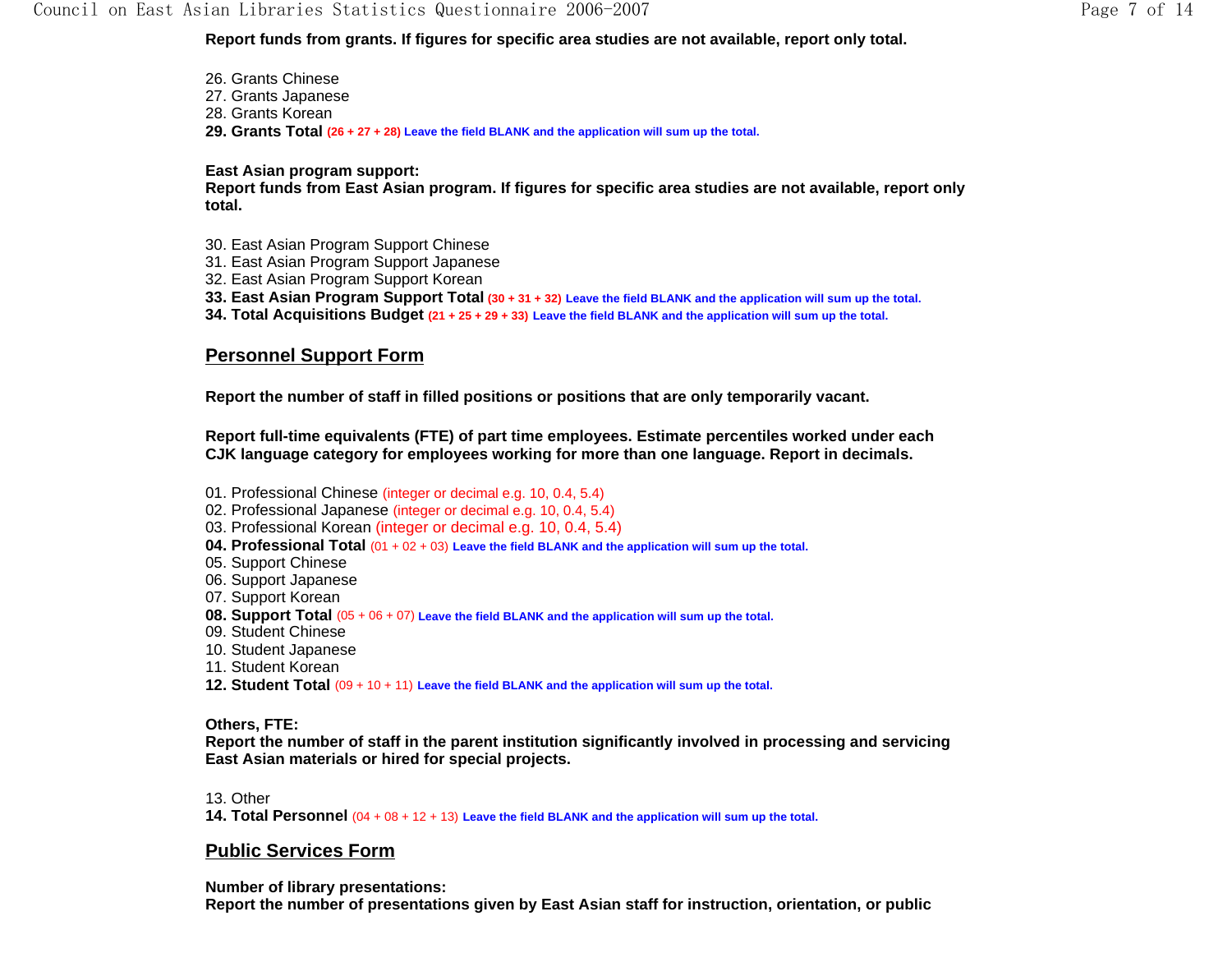01. Library Presentations (Number of presentations) 02. Participants (Number of participants in presentations)

#### **Reference transactions:**

**Report the total number of reference transactions handled in person, online or over the telephone.** 

03. Reference Transactions

**Total circulation: Report the total number of initial circulations, renewals, reserve and special collection circulations if applicable and available.** 

04. Total Circulations

#### **Interlibrary loans:**

**Report the numbers of filled and unfilled requests provided to and received from other libraries. When appropriate, include document delivery statistics.** 

05. Lending Request Filled 06. Lending Request Unfilled 07. Borrowing Request Filled 08. Borrowing Request Unfilled

## **Electronic Resources Form (2000/2001- )**

**Questions 1 and 2 are intended to gather a complete picture of collection for electronic resources. Please use the Comments section to indicate any comments and suggestions that you believe are not covered by these questions. For each question, use the following general inclusion and exclusion guidelines:** 

**Include: electronic indexes and reference tools, electronic full-text periodical collections and electronic journal back-files, online searches of remote databases -- whether accessed remotely or installed locally from CD-ROM, magnetic tapes, magnetic disks, etc.** 

**Also include: materials purchased jointly with other institutions if such expenditures can be separated from other charges for joint services; fees paid to bibliographic utilities if the portion paid for computer files and search services can be separately counted; and equipment costs when they are inseparably bundled into the price of the information product. Note: Electronic resources expenditures have been moved to the Fiscal Support Form (2002- ) under C, J, K language appropriations. However, a total expenditures on electronic resources of the statistical year is required in this form.**

**Exclude: bibliographic utilities, networks, and consortia that are unrelated to end-user database access, which should be reported in the Library Information Form; and library system software and software used only by the library staff.**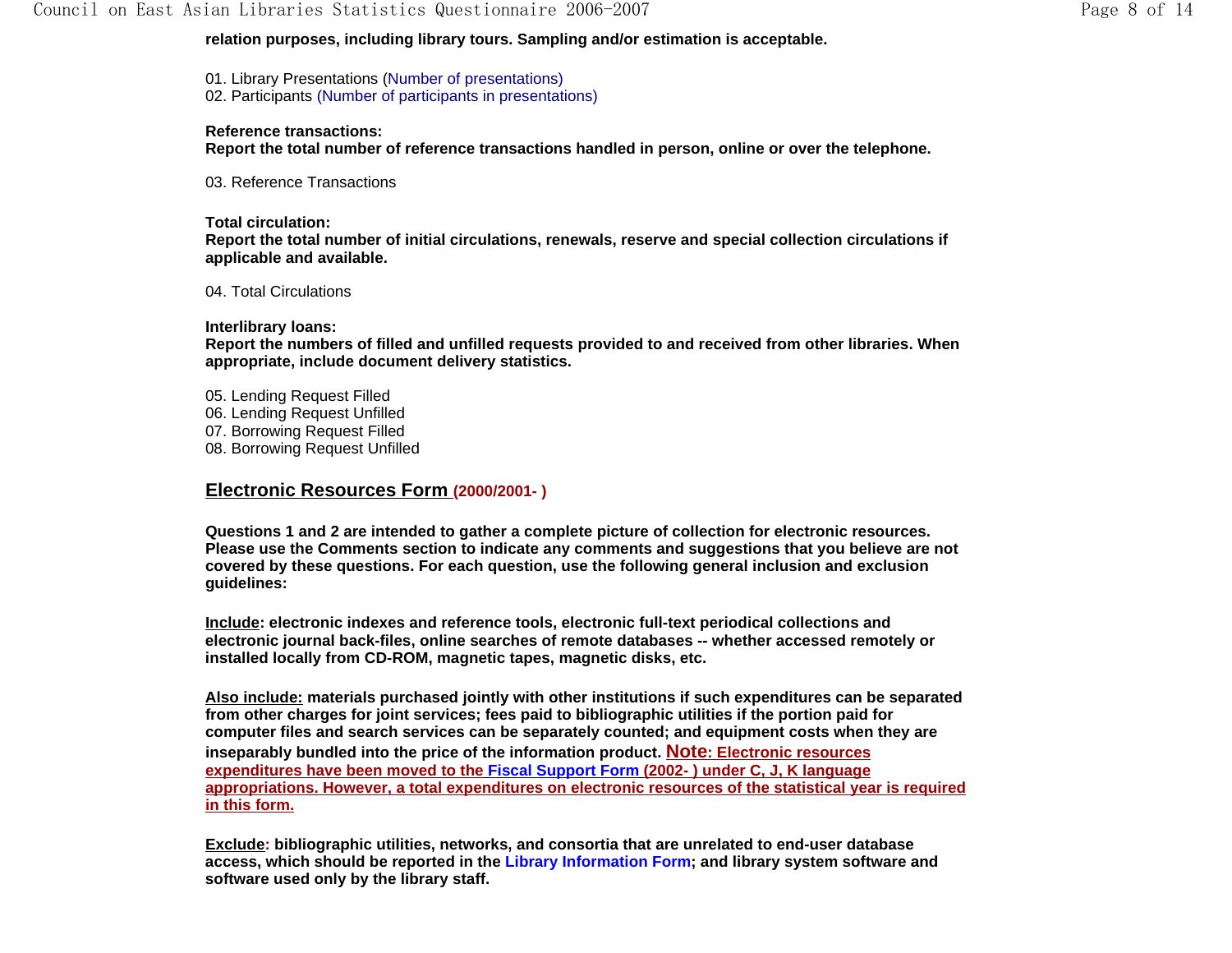# **1. COMPUTER FILES**

## **1.1 Computer Files (one-time/monographic purchase)**

01 Chinese Number of Titles and discs (integer amount e.g. 70) 02 Japanese Number of Titles and discs (integer amount e.g. 70) 03 Korean Number of Titles and discs (integer amount e.g. 70) 04 Non-CJK Number of Titles and discs (integer amount e.g. 70) **05 Subtotal** (01 + 02 + 03 + 04) Number of Titles and Discs (**Leave BLANK, the application will calculate the total**)

**Comments for 1.1:**

**Report the numbers of titles and expenditures of computer files that are not current serials (i.e. are non-subscription, one-time, or monographic in nature) for software or machine-readable materials considered part of the collections. Include CD-ROMs that were reported previously in** "**Other Library Materials**" **of the CEAL Statistics Questionnaire.** 

**Examples include periodical backfiles, literature collections such as Er shi wu shi** 二十五史 **(by Jinan Huiwei), Si ku quan shu** 四庫全書 **(CD-ROM), Si ku quan shu wang luo ban** 四庫全書网絡版**, Zhongguo bai ke da ci dian** 中国百科大辞典**, Zhonghua buo shuo shi lun wen jian suo guang die (Chinese Dissertation Reference CD)** 中華博碩士論文檢索光碟**, Genji mongogatari honbun kenkyu deta besu, Kugyok Choson wangjo sillok = Annals of the Chosun dynasty, Hanguk hyondae munhak 100-yon = Korean modern literature 100 years, Koryo taejanggyong** 高麗大藏經**.**

**1.2 Computer Files (Accompanying monographic purchase or serials subscription)** 

06 Chinese Number of Titles and number of discs (integer amount e.g. 70) 07 Japanese Number of Titles and number of discs (integer amount e.g. 70) 08 Korean Number of Titles and number of discs (integer amount e.g. 70) 09 Non-CJK Number of Titles and number of discs (integer amount e.g. 70) **10 Subtotal (06+07+08+09)** Number of Titles and number of discs (**Leave BLANK, the application will calculate the total**)

**Comments for 1.2:**

**Include CD-ROMs that accompany a primary format such as printed serials subscriptions and monographic purchases. Examples include CDs that come with Japanese government**'**s annual hakusho (**白書**), Chinese yearbook (nian jian** 年鉴**), and Korean periodical title of Shin Donga (**新東亞**). These expenditures have already been included in either monographic or serials subscriptions.** 

**1.3 Computer Files (One time gift items that come either alone or accompanying a printed gift)** 

11 Chinese Number of Titles and number of discs (integer amount e.g. 70)

12 Japanese Number of Titles and number of discs (integer amount e.g. 70)

13 Korean Number of Titles and number of discs (integer amount e.g. 70)

14 Non-CJK Number of Titles and number of discs (integer amount e.g. 70)

**15 Subtotal (11+12+13+14)** Number of Titles and number of discs (**Leave BLANK, the application will calculate the total**)

**Comments for 1.3**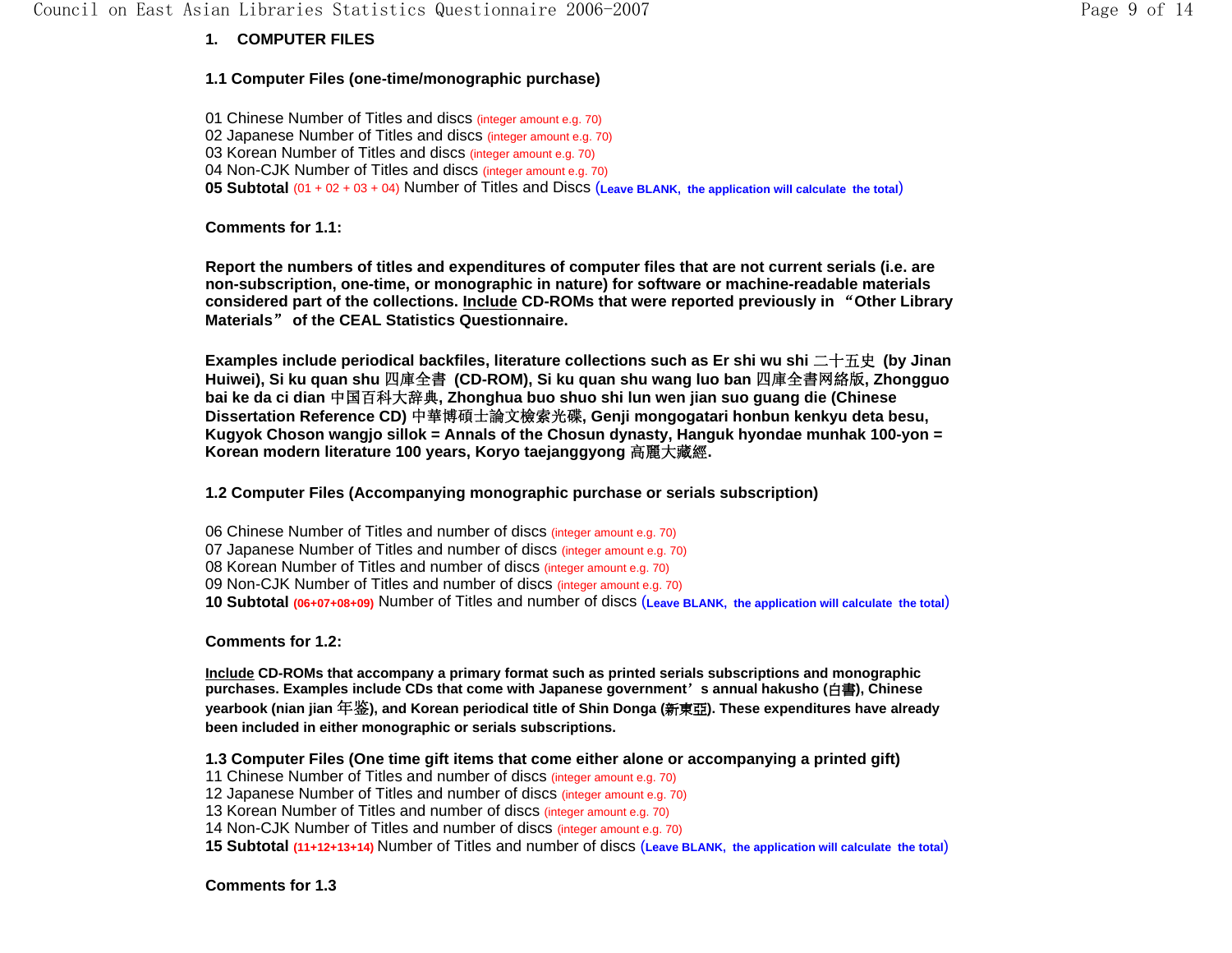**Include gift items that were not included in subscriptions in 1.1 nor 1.2. Examples include Dazheng xin xiu Da zang jing (**大正新脩大藏經**) by CBETA** 電子佛典系列**; Bakumatsu Meiji-ki kaigai tok**ō**sha rai-Nichi gaikokujin (**幕末明 治期海外渡航者来日外国人**) by Kanazawa K**ō**gy**ō **Daigaku.**

**1.4 Total Computer Files (1.1+1.2+1.3)**

**16 Chinese** (01 + 06 + 11) Number of Titles and number of discs **(integer amount e.g. 70) 17 Japanese** (02 + 07 + 12) Number of Titles and number of discs **(integer amount e.g. 70) 18 Korean** (03 + 08 + 13) Number of Titles and number of discs **(integer amount e.g. 70) 19 Non-CJK** (04 + 09 + 14) Number of Titles and number of discs **(integer amount e.g. 70) 20 Total (16+17+18+19)** Number of Titles and number of discs (**Leave BLANK, the application will calculate the total**)

**1.5 Previous Total Computer Files (Prior to the Current Year) (new 2002- )** 

#### **(Starting 2006, the values of 21 to 25 will be obtained from CEAL database)**

21 Chinese Number of Titles and number of discs **(integer amount e.g. 70)** 22 Japanese Number of Titles and number of discs **(integer amount e.g. 70)** 23 Korean Number of Titles and number of discs **(integer amount e.g. 70)** 24 Non-CJK Number of Titles and number of discs **(integer amount e.g. 70) 25 TOTAL (of previous years)** (21+22+23+24) Number of Titles and number of discs (**Leave BLANK, the application will calculate the total**)

**\*\*Note: 21.1 to 25.1 are grayed out. Values will be calculated automatically after the submission.\*\* (Grand Total = Previous Year + Current Year).** 

**New libraries and libraries that did not have the "previous Year" figures, will be able to fill in figures at the current year survey table.** 

**.1.5.1 Grand Total Computer Files (new 2005- )** 

- **21.1. Chinese (16+21)**
- **22.1. Japanese (17+22)**
- **23.1. Korean (18+23)**
- **24.1. Non-CJK (19+24)**
- **25.1. Total (21.1 + 22.1 + 23.1 + 24.1)**

**2. ELECTRONIC DATABASES AND SERIALS (remote access on-going/leases/subscriptions)** 

**Note: Majority of electronic resources (2.1-2.3) via online access are considered as subscriptions. The following should be filled as up-to-date library holdings and not data that applies only to the current year.**

**Report the numbers of titles and subscription expenditures (or those which are expected to be ongoing commitments) for serial publications whose primary format is electronic and for online searches of remote databases. Exclude print serials that are accompanied by CD-ROMs (use 1.2). Examples include paid subscriptions for electronic journals and indexes/abstracts available via the Internet, CD-ROM serials and annual access fees for resources purchased on a** "**one-time**" **basis,**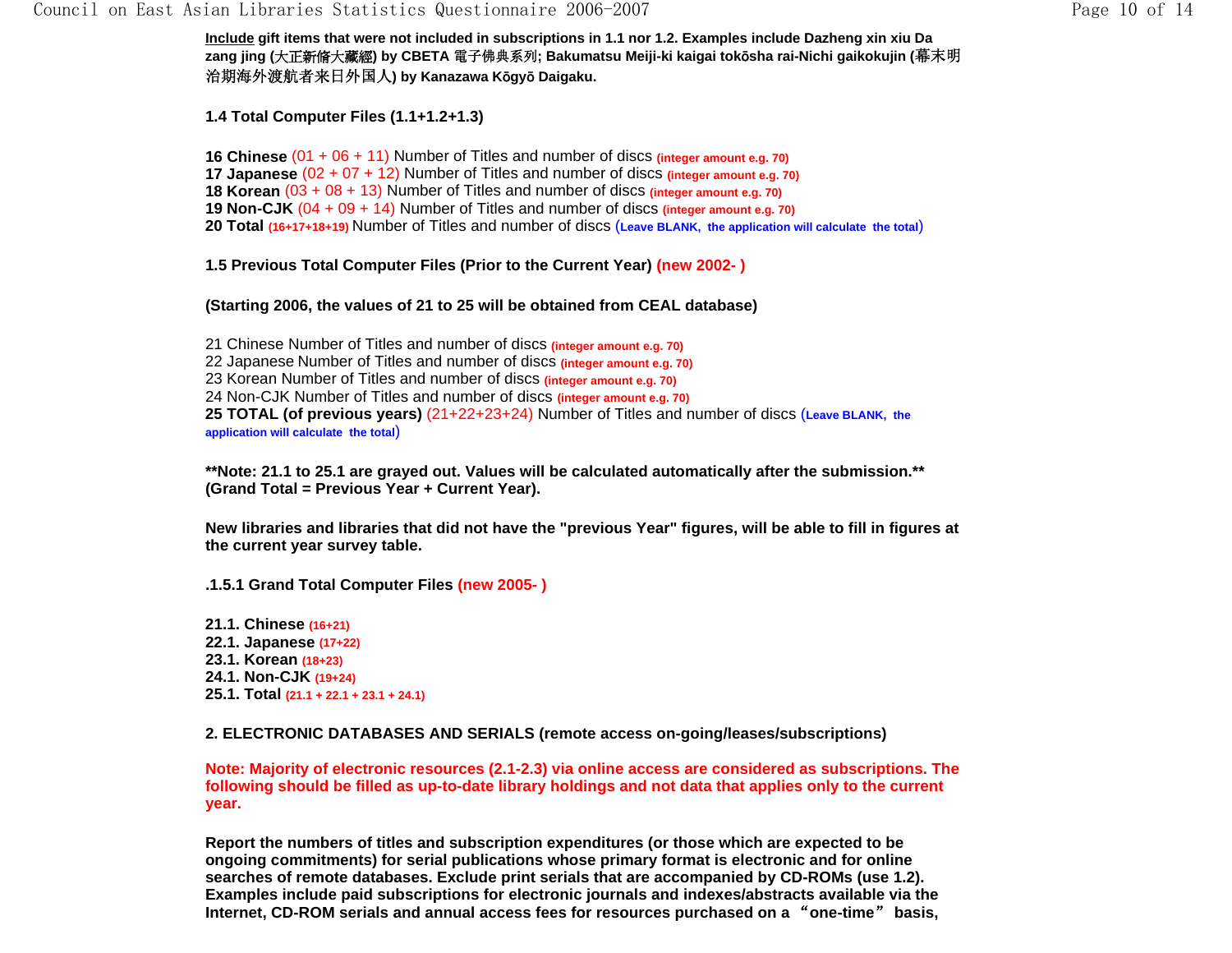### **such as literature collections, etc. See 2.1 and 2.2 for details.**

## **2.1 Electronic databases indexes and reference tools**

26 Chinese Number of Database (integer amount e.g. 70) 27 Japanese Number of Database (integer amount e.g. 70) 28 Korean Number of Database (integer amount e.g. 70) 29 Non-CJK Number of Database (integer amount e.g. 70) **30 Subtotal (26+27+28+29)** Number of Databases (**Leave BLANK, the application will calculate the total**)

**Comments for 2.1:** 

**Include subscription expenditures for purchase of or access to reference tools such as encyclopedias, almanacs, indexes and abstracts. Exclude expenditures for indexes and abstracts which include substantial access to ASCII text or full images of serial content, which should be reported in 2.2. In 2.1, the primary content is of abstract or index in nature.** 

**Examples include Ren Da fu yin bao kan zi liao suo yin** 人大复印报刊资料索引**, Da lu ren wen she hui qi kan mu ci suo yin zi liao ku** 大陆人文社会期刊目次索引资料库**, Index to Chinese periodical literature** 中文 期刊文獻索引 **(1993- ), MagazinePlus <http://web.nichigai.co.jp/>, Sanseido jirin, Chonggi Kanhaengmul Kisa Saegin, Hanguk Paksa mit Soksa hagwi nonmun chong mongnok, Harvard Korean studies bibliography, etc.**

**2.2 Electronic full-text database and periodicals** 

31 Chinese Number of Database (integer amount e.g. 70) 32 Japanese Number of Database (integer amount e.g. 70) 33 Korean Number of Database (integer amount e.g. 70) 34 Non-CJK Number of Database (integer amount e.g. 70) **35 Subtotal (31+32+33+34)** Number of Databases (**Leave BLANK, the application will calculate the total**)

**Comments and/or Footnotes for 2.2:** 

**Include: subscription expenditures for access to electronic versions of scholarly journals unless inseparably bundled with print subscription costs; expenditures for e-journal aggregation services; expenditures for indexes and abstracts that include substantial access to the ASCII text or full images of serial content; annual access fees for resources purchased on a** "**one-time**" **basis, such as literature collections, etc.** 

**Examples: Ren min ri bao** 人民日報数据庫**, Ren da fu yin bao kan zi liao quan wen shu ju** 人大复印报刊资 料全文数据**, Zhongguo xue shu qi kan wang (China Academic Journals)** 中国学术期刊网**, China Online Journals** 数字化期刊数据库**, NACSIS ELS, Hanguk Chongchi Hakhoe po, Choson ilbo, Changjak kwa pipyong.** 

**NOTE: Combine 2.1 and 2.2 data and figures above. Report the total in 2.3.** 

**2.3 Electronic Subscriptions Total (2.1 + 2.2)**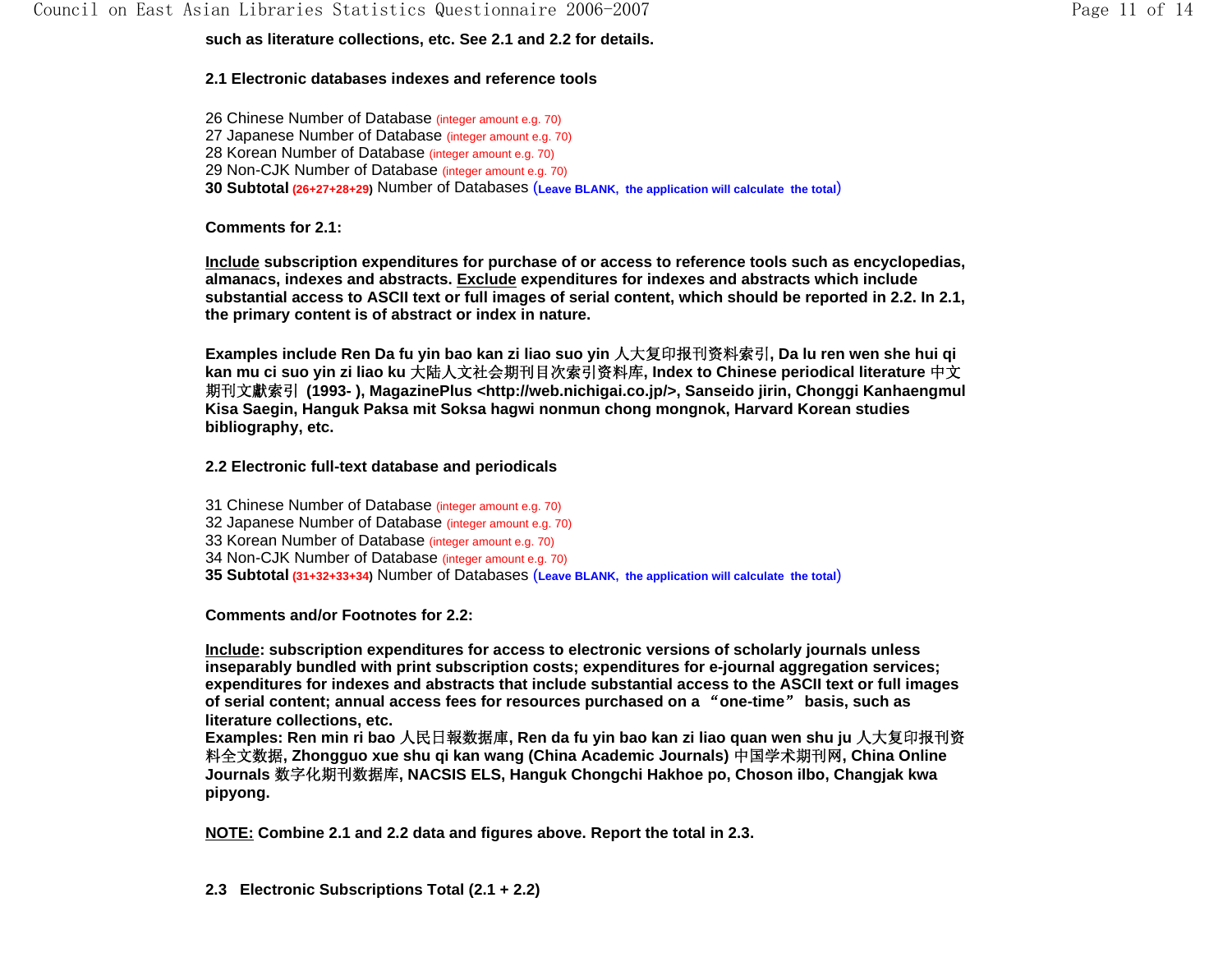**36 Chinese electronic subscription total** (26+31) Number of Titles **(integer amount e.g. 70) 37 Japanese electronic subscriptions total** (27+32) Number of Titles **(integer amount e.g. 70) 38 Korean electronic subscriptions total** (28+33) Number of Titles **(integer amount e.g. 70) 39 Non-CJK electronic subscriptions** (29+34) Number of Titles **(integer amount e.g. 70) 40 Electronic subscription Total** (30+35) (**Leave BLANK, the application will calculate the total**)

**3.TOTAL Electronic Resources Expenditures** (1.4 + 2.3 in U.S. Dollars)

**41 Grand Total** (20+40) electronic resource **Expenditures** (**Leave BLANK, the application will calculate the total**)

## **Administrative Forms**

**Change Institution Information: This will lead you to the Library Information Form and allow you to update your own library information.**

## **Library Information Form**

**Previously participated libraries consult information about name, library number, type, and region at: http://www.lib.ku.edu/ceal/stat/20052006/cealstat05\_06.pdf (pp.25-26 or 75-76)**

**Library Name: The names of libraries in the pull down list. Use the short name instead of full name: Ex. Kansas instead of the University of Kansas.** 

**Library Type (Typ): Choose one from the pull-down list: http://www.lib.ku.edu/ceal/stat/20052006/cealstat05\_06.pdf (Appendix I, pp. 25-26)** 

> Canadian university Private U.S. university State controlled or public U.S. university U.S. non-university Canadian non-university

# Library Region (Reg):

**Choose one from the pull-down list. For individual library region code, see: http://www.lib.ku.edu/ceal/stat/20052006/cealstat05\_06.pdf (Appendix I, pp. 25-26)**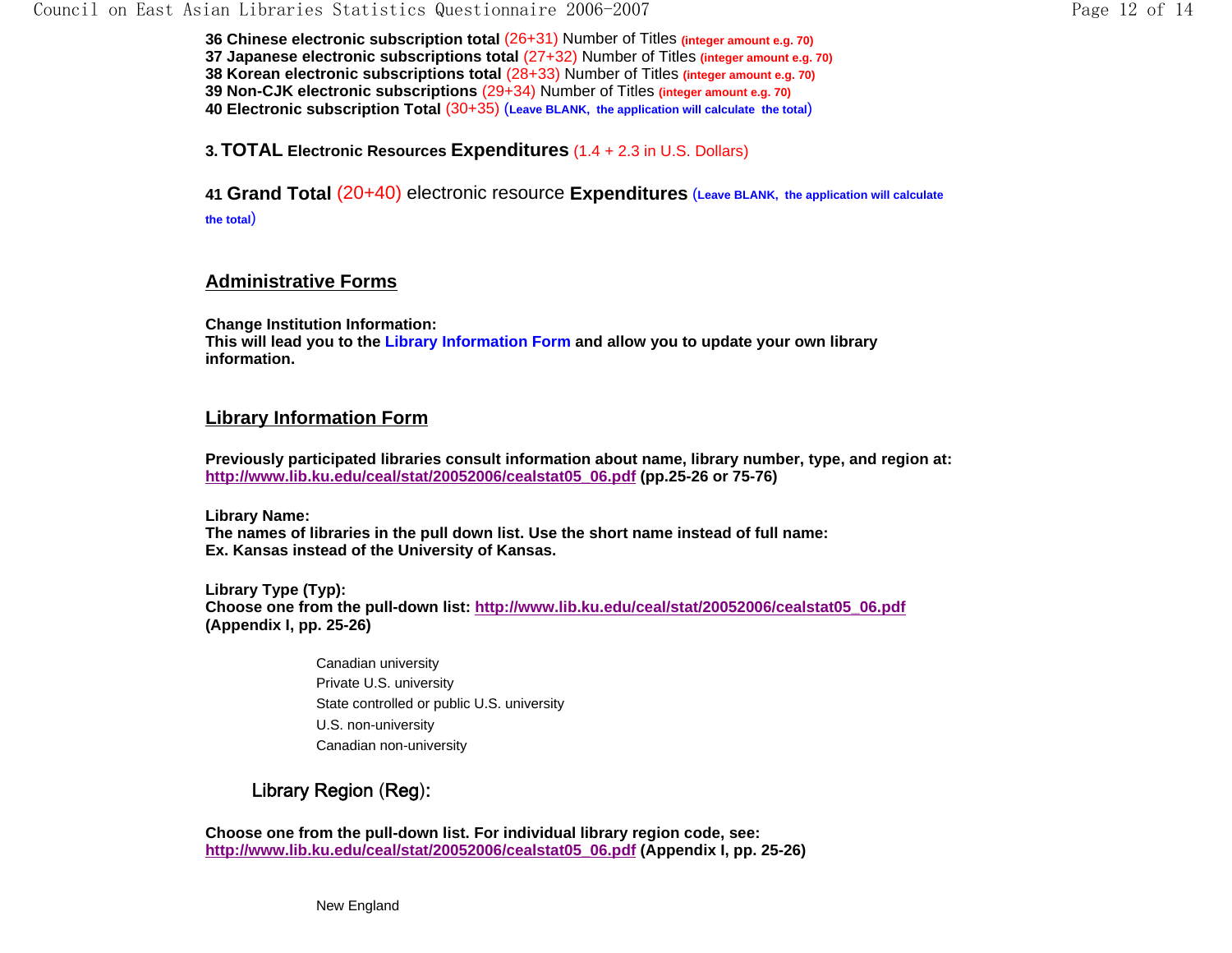Middle Atlantic East North Central West North Central South AtlanticEast South Central West South CentralMountain Pacific Canada

**Law library included (LAW): Choose Yes or No from the pull down list to indicate whether a law library is included in the reported data.** 

**Medical library included (MED):**

**Choose Yes or No from the pull down list to indicate whether a medical library is included.** 

**Submitted by (Name): First Name and Last Name.**

**Position Title currently held by the one who submits data: e.g. Head, Asian Library**

**Phone Number (with Area Code): e.g. (234) 123-4567**

**E-mail Address: e.g. user@server.edu** 

**Fax Number (with Area Code): e.g. (123) 123-6789**

**Bibliographic Utilities: e.g. OCLC, RLG, etc.** 

**Networks or Consortia: e.g. Ohiolink, Illinet, GWLA, etc.**

**Integrated System Vendor: e.g. Sirsis, DRA, Ex-Libris-USA, Endeavor, etc.**

**OPAC Capability of CJK Display: Choose Yes or No from the pull-down list**

**Library HomePage: e.g. http://www.server.edu/**

**Library Online Catalog: URL of your library online catalog: e.g. http://www.library\_catalog.server.edu/**

#### **Change Password**

**To increase security, please choose a password that does not relate directly to you. Do not use your first name or birthday. Your password is NOT case sensitive. You can use both numeric and character values.**

**CEAL Statistics Committee: Vickie Fu Doll (vdoll@ku.edu) Calvin Hsu (ch8xy@virginia.edu) Fung-yin Kuo Simpson (fyks@uiuc.edu)**